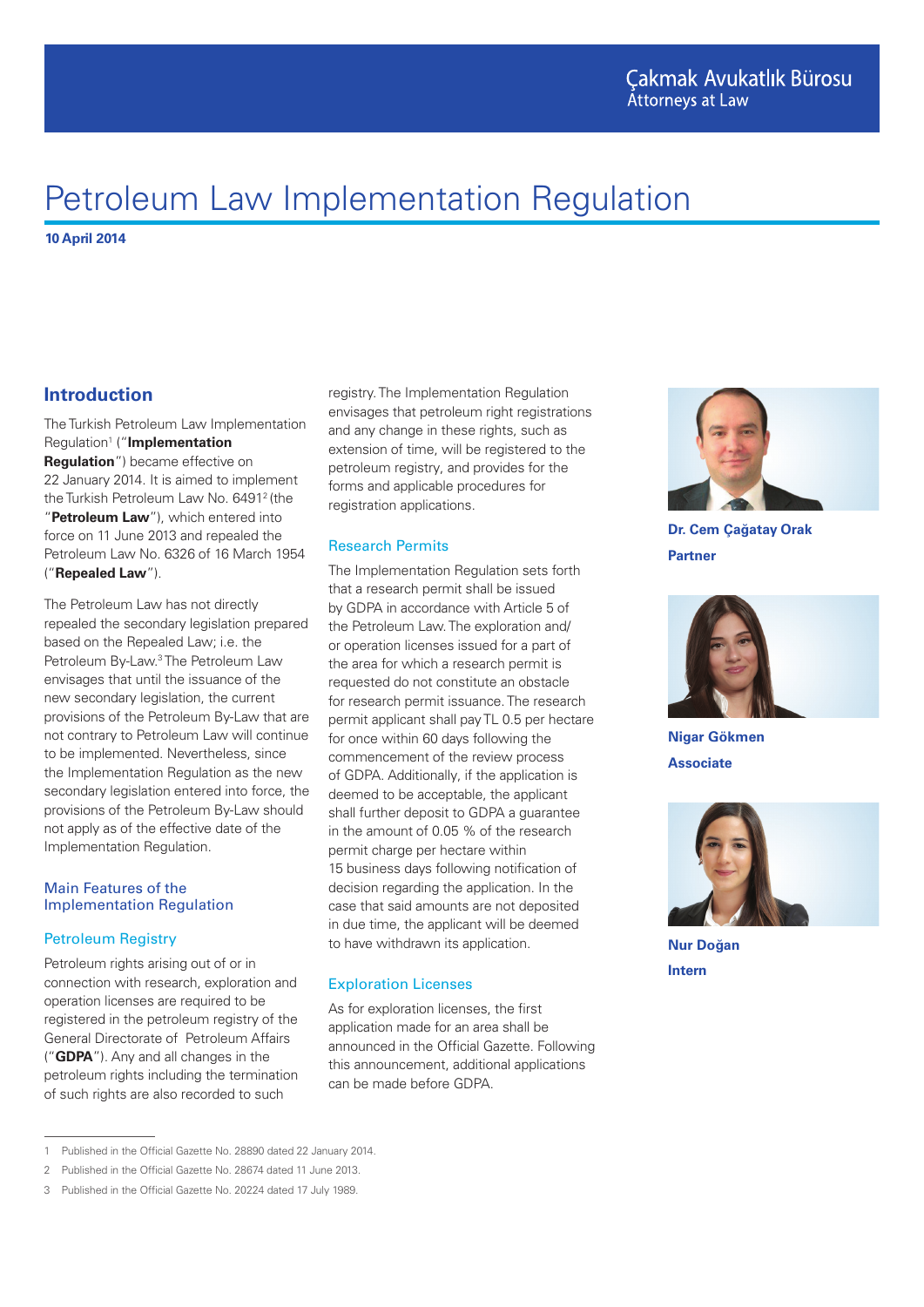The business and investment plans of the applicants (including the first applicant) must be submitted to GDPA within 90 days following the announcement. The applications shall be assessed by GDPA in accordance with the criteria provided under the Implementation Regulation. If the application is accepted, the applicant shall further deposit a guarantee in the amount of 0.1% of the exploration license charge per hectare to GDPA within 15 business days following notification of the acceptance decision. Following the payment of this amount, an exploration license will be issued. If this guarantee is not duly deposited, the applicant will be deemed to have withdrawn its application. The exploration license shall be announced in the Official Gazette, and within 30 days following this announcement, the exploration license holder shall deposit another guarantee, namely investment guarantee in the amount of 2% of the investment amount for onshore activities and 1% of the investment amount for offshore activities. In the case that the said guarantee amount is not duly deposited, the license shall be cancelled by GDPA.

## Operation Licenses

In order to obtain an operation license, an application must be made to GDPA. If the application is accepted, the applicant shall further deposit a guarantee in the amount of 0.5% of the operation license charge per hectare to GDPA within 15 business days following notification of decision. If the said amount is not deposited in due time, the applicant will be deemed to have withdrawn its application.

Exploration and operation licenses can also be issued by auction sale method by GDPA. The relinquished areas can also be licensed with auction method upon the consent of the Minister of Energy and Natural Resources.

#### Special Requirements of the Petroleum Law and the Implementation Regulation

Pursuant to the Petroleum Law, the petroleum right holders are required to avoid endangering the environment and community, and thus required to utilize proper facilities and equipment. Articles 46 and 24 of Implementation Regulation provides for details of such liabilities such as protection of the air, soil and water quality from pollution. In addition, pursuant to Article 24 of the Implementation Regulation, the petroleum right holder shall reinstate the area and shall evacuate it within 6 months upon the expiry of the easement right. If the reinstatement is not realized within the aforementioned period, the property will be transferred to the landlord and the damages shall be compensated by the petroleum right holder. Article 46 of the Implementation Regulation envisages that petroleum operations cannot be performed without the permission of the Minister of Energy and Natural Resources in military forbidden zones and security zones, in the areas close to the borders of the Country up to 1 km, 60 meters to the schools, sanctuaries, hospitals, libraries, and facilities such as highways or railways.

## State Share

The Petroleum Law envisages that petroleum license holders are required to pay a state share in the amount of one eighth (1/8) of the petroleum produced under the exploration and operation license. According to the Implementation Regulation, state share shall be declared and accrued with a declaration to GDPA by petroleum license holders. The declaration must be submitted until the end of the twentieth day following the month during which petroleum production is realized and shall be paid to the relevant tax office until the end of the month in which the declaration is submitted. The state share will be paid in cash, unless the Ministry of Energy and Natural Resources requests payment *in rem*.

## Cash Transfer

As per the provisions of the Implementation Regulation, petroleum right holders must submit a declaration to GDPA which is prepared pursuant to Annex-40 (Transfer Declaration Application Form) of the Implementation Regulation to transfer the cash. The unpaid tax, duty and charges will be deducted from the current fund which will be transferred to abroad, and if the deducted amount is higher than the current fund then transfer cannot be performed in cash. The transfer requests shall be assessed by GDPA within 60 days following the request date. The transferor must inform GDPA within 10 days after the transfer is actually completed.

## Pending Projects and Vested Rights

The Petroleum Law and the Implementation Regulation set forth that the rights and requirements under the current exploration and operation licenses, which were issued before the entry into force of the Petroleum Law, will be reserved until expiry of their terms.

Adaptation of current licenses may be requested from GDPA within one year as from the effective date of the Petroleum Law, which is 11 June 2013. GDPA shall assess adaptation requests in accordance with adaptation criteria defined in Temporary Article 2 of Implementation Regulation. Accordingly, borders, licensed areas and activities performed until the adaptation request shall be taken into account. Furthermore, guarantee amounts requested for exploration and operation